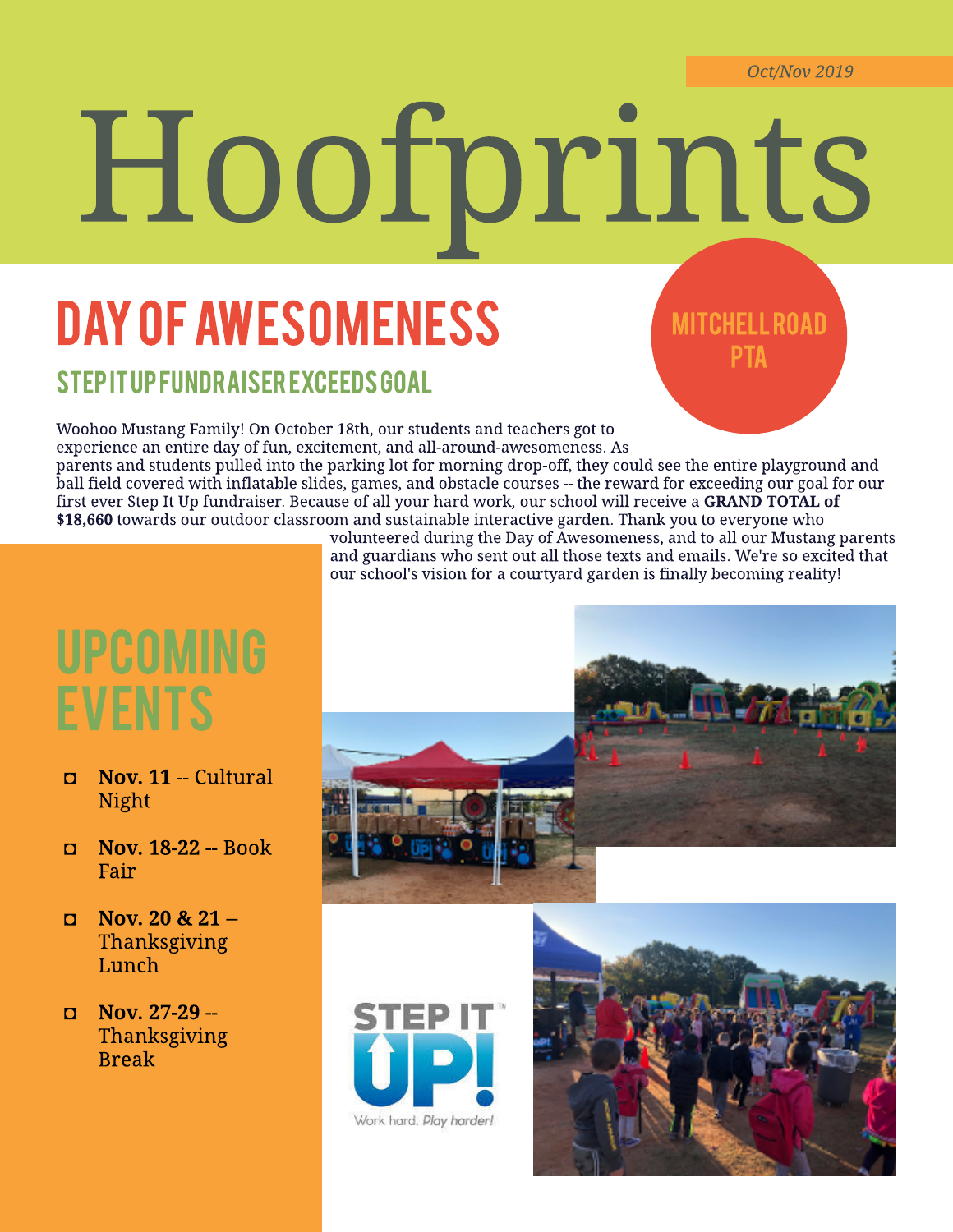## <u>COURT YARD GARDEN</u> **UPDATE**

Home Depot graciously donated several palettes of cement slabs for our interactive courtyard garden and outdoor classroom. We are so excited to see this project





Thank you to the many parent volunteers who gave of their time and muscles to help unload these slabs! And a special thanks to Melinda Scheele for arranging this donation.

# book fair

Our semi-annual Book Fair is quickly approaching! From November 18-22, one of the empty classrooms will be transformed into scholastic's **Arctic** 

Adventure Book Fair -- Snow Much to Read! Students will have the opportunity to purchase books, planners, posters, and trinkets, and much more.

We still have several time slots needed for volunteers. If you're a Level 2 Volunteer and are interested in helping, visit our school's website for the sign up link.